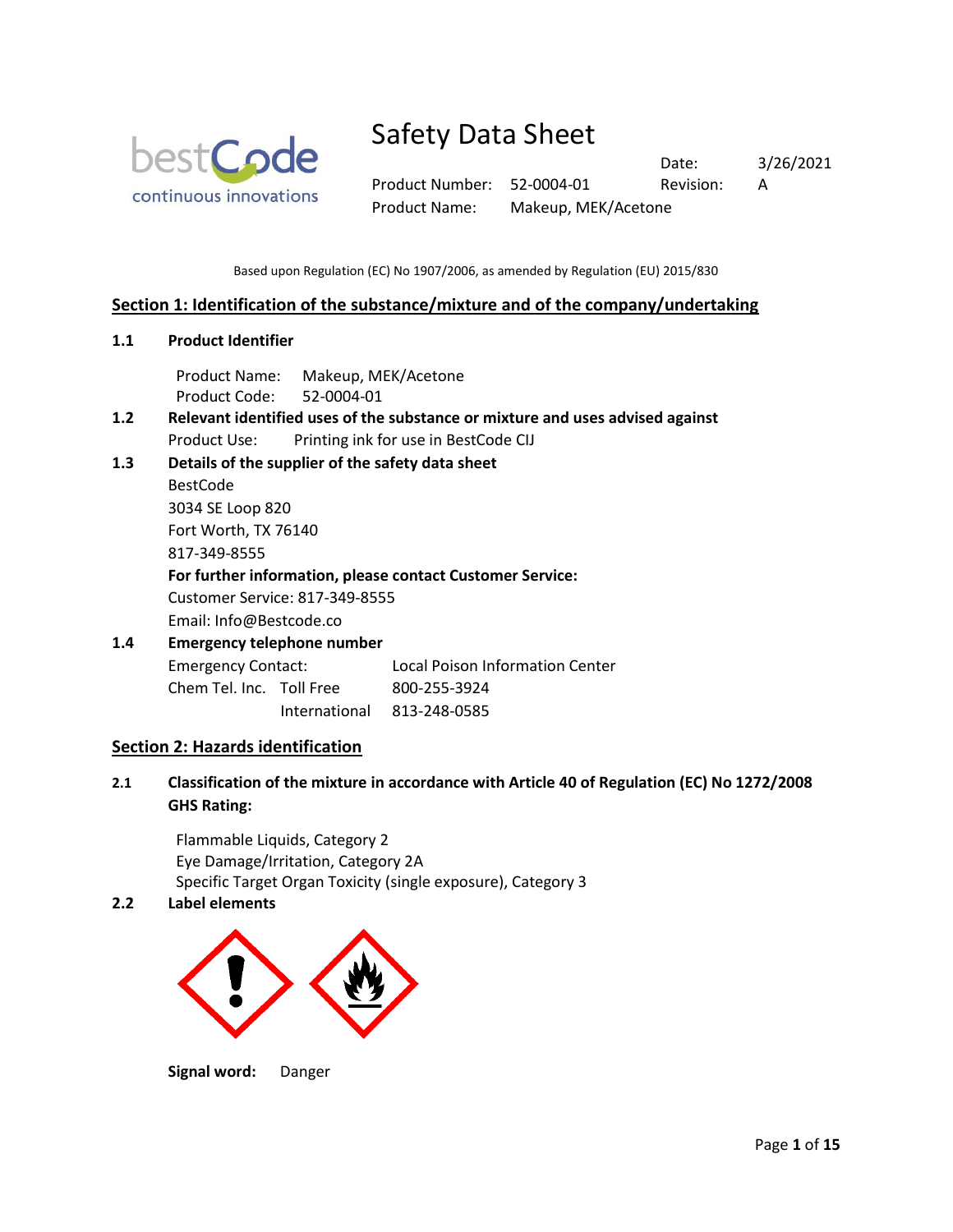

Product Number: 52-0004-01 Revision: A Product Name: Makeup, MEK/Acetone

Date: 3/26/2021

#### **Hazard statements:**

- H225 Highly flammable liquid and vapor.
- H319 Causes serious eye irritation.
- H336 May cause drowsiness or dizziness

#### **Precautionary statements:**

- P210 Keep away from heat/sparks/open flames/hot surfaces. No smoking.
- P240 Ground/bond container and receiving equipment.
- P241 Use explosion-proof electrical/ventilating/lighting/.../ equipment.
- P243 Take precautionary measures against static discharge.
- P242 Use only non-sparking tools.
- P264 Wash hands thoroughly after handling.
- P261 Avoid breathing dust/fume/gas/mist/vapors/spray.
- P270- Do not eat, drink or smoke when using this product
- P271 Use only outdoors or in a well-ventilated area.
- P280 Wear protective gloves/protective clothing/eye protection/face protection.
- P285 In case of inadequate ventilation wear respiratory protection

P303+361+353 - IF ON SKIN (or hair): Remove/take off immediately all contaminated clothing. Rinse skin with water/shower.

P304+340 - IF INHALED: Remove victim to fresh air and keep at rest in a position comfortable for breathing.

P305+351+338 - IF IN EYES: Rinse cautiously with water for several minutes. Remove contact lenses, if present and easy to do. Continue rinsing.

P370+378 - In case of fire, use carbon dioxide, dry chemical powder or appropriate foam to extinguish.

P403+235 - Store in cool/well-ventilated place.

P403+233 - Store container tightly closed in well-ventilated place.

- P405 Store locked up.
- P501 Dispose of contents/container in accordance with local regulations.

### **2.3 Other Hazards**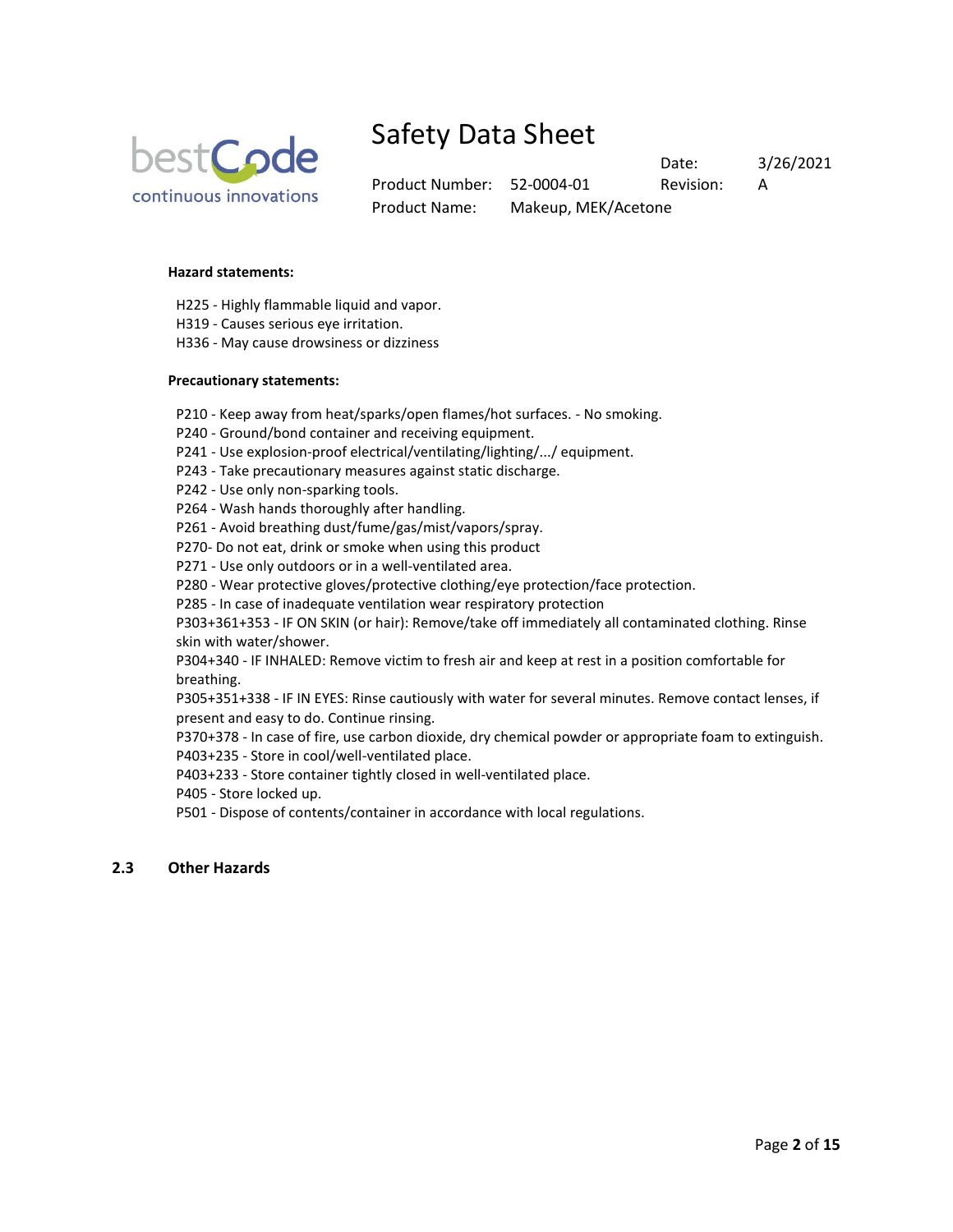

Product Number: 52-0004-01 Revision: A Product Name: Makeup, MEK/Acetone

Date: 3/26/2021

# **Section 3: Composition/information on ingredients**

### **3.1 Substances:**

## **3.2 Mixtures:**

| CAS#    | EC#                       | Hazardous components / REACH<br><b>Registration No.</b> | Concentration | <b>GHS Classification</b>                                                      |
|---------|---------------------------|---------------------------------------------------------|---------------|--------------------------------------------------------------------------------|
| 78-93-3 | 201-159-0                 | Methyl Ethyl Ketone                                     | $70.0 - 75%$  | Flam. Liq. 2: H225;<br>Eye Irrit. 2: H319;<br>STOT SE 3: H336;<br>EUH066       |
| 67-64-1 | 200-662-2<br>606-001-00-8 | Acetone                                                 | 25.0-30.0%    | Flam. Liq. 2: H225<br>Eye Damage 2: H319<br>STOT (SE) 3: H336<br><b>EUH066</b> |

#### **Section 4: First Aid Measures**

#### **4.1 Description of first aid measures**

| <b>Inhalation</b> | Move person to fresh air, if they have problem breathing, show signs of overexposure<br>or feel unwell obtain medical attention                                                                                                                                                            |
|-------------------|--------------------------------------------------------------------------------------------------------------------------------------------------------------------------------------------------------------------------------------------------------------------------------------------|
| Eyes:             | Immediately flush eyes with cold water for several minutes while lifting upper and<br>lower eyelids, Remove contact lenses if present and easy to do without injury to the<br>eye and continue rinsing, If irritation persists seek medical aid                                            |
| Skin:             | Wash with soap and water, Remove any contaminated clothing and wash before<br>reuse, If irritation occurs or persists seek medical aid                                                                                                                                                     |
| Ingestion:        | DO NOT INDUCE VOMITING, rinse mouth with water, and drink small quantities of<br>water, Call a physician, or poison control center, and get medical attention, If victim<br>feels nauseous stop drinking, If vomiting occurs, keep head below hips to prevent<br>aspiration into the lungs |

#### **4.2 Most Important symptoms and effects, both acute and delayed**

Exposure may affect, central nervous system. Symptoms may include, narcotic effects

### **4.3 Indication of any immediate medical attention and special treatment needed**

Notes to doctor: Contains Ketones, vomiting may cause aspiration pneumonia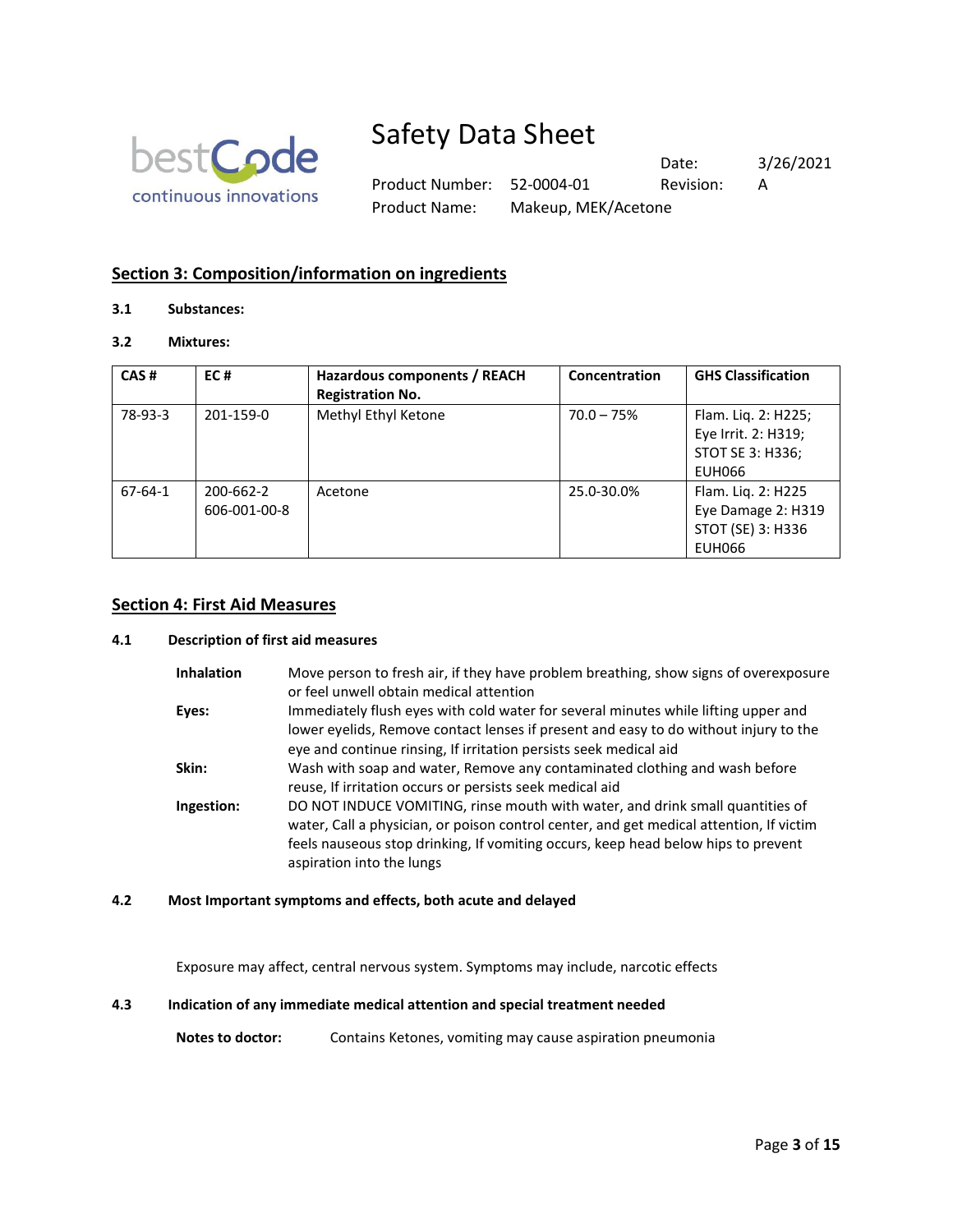

Product Number: 52-0004-01 Revision: A Product Name: Makeup, MEK/Acetone

Date: 3/26/2021

### **Section 5: Fire Fighting Measures**

#### **5.1 Extinguishing media**

SUITABLE: Use DRY chemicals, CO2 or alcohol foam, Water spray to cool or protect exposed materials, UNSUITABLE: Avoid using a water stream. Product will float upon water and could spread any fire

#### **5.2 Special hazards arising from the substance or mixture**

Highly flammable liquid and vapor, May explode if ignited in an enclosed area, May form flammable or explosive vapor-air mixture, Flashback along vapor trail may occur, Containers may explode or erupt during a fire when heated excessively, Product will float and can be reignited on surface water

### **5.3 Advice for firefighters**

Use MSHA/NIOSH approved self-contained breathing apparatus and full protective gear

#### **Section 6: Accidental release measures**

#### **6.1 Personal precautions, protective equipment and emergency procedures**

Follow all safety precautions, Wear Personal Protective Equipment, Do not walk through spill.

Safety Glasses, Chemical Gloves, Approved Respirator, Chemical Apron, Rubber Boots

#### **6.1.1 For non-emergency personnel**

Evacuate

#### **6.1.2 For emergency responders**

Warn personnel to move away and stay upwind from spill, Stop spill or release only if it can be done safely, Keep unprotected personnel from entering the hazard area, Eliminate ignition sources and ventilate area

#### **6.2 Environmental Precautions**

No data available.

#### **6.3 Methods and material for containment and cleaning up**

#### **6.3.1 For Containment:**

Use sand or inert non-combustible absorbent pads to prevent spill from spreading, Prevent spill from entering the environment, waterways, sewers, basements or confined areas

### **6.3.2 Clean up and disposal of spill:**

Use sand or inert non-combustible absorbent pads or material. Collect product using non-sparking tools and place into approved container for proper disposal. Dispose of material in accordance with all State and Federal Guidelines and Regulations, Contact a licensed waste disposal contractor for proper disposal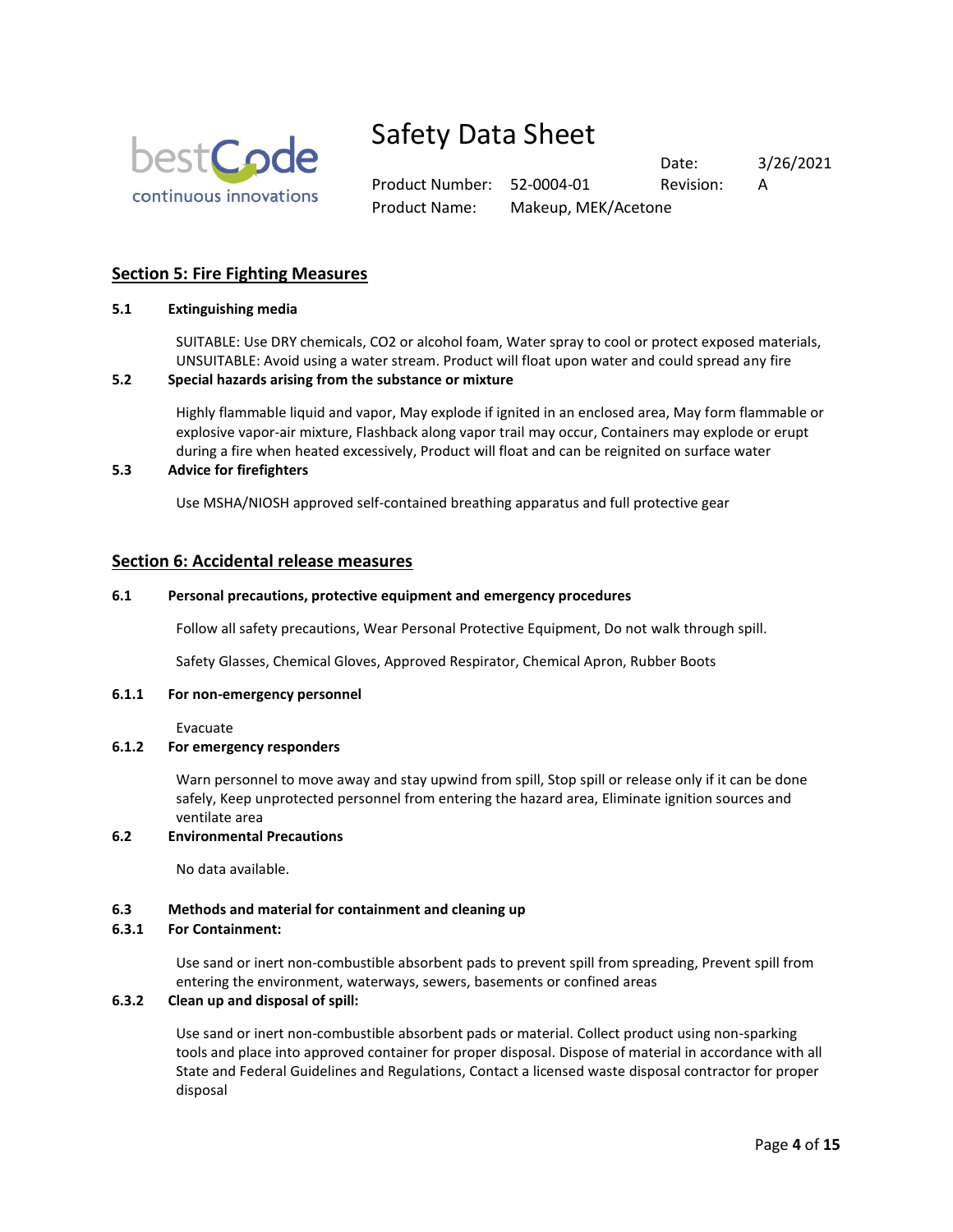

Product Number: 52-0004-01 Revision: A Product Name: Makeup, MEK/Acetone

Date: 3/26/2021

# **Section 7: Handling and storage**

### **7.1 Precautions for safe handling**

Keep away from incompatible materials, heat, sparks, electrical equipment, fire and all ignition sources, Do not get in eyes, on skin, or clothing, or breathe mist, vapor or fumes, Use appropriate safety equipment, and adequate ventilation, Do not smoke, eat or drink while using, Wash thoroughly after handling, Use only non-sparking tools, Avoid free fall of liquid, Ground containers when transferring, Empty containers are very hazardous, Do not flame cut, saw or drill. Refer to NFPA-704 and/or API RP 2003 for specific bonding and grounding requirements, Consulting with a Safety Equipment Supplier is recommended

#### **7.2 Conditions for safe storage, including any compatibilities**

Keep container closed when not in use, Store in a cool, well-ventilated area and away from incompatible materials, Store away from heat, sparks, open flames or hot surfaces, Store below 49ºC (120ºF) and in accordance with Class IB Flammable Liquids (GHS Category 2)

#### **7.3 Specific end use(s)**

Fluid delivery to BestCode Series 8 CIJ. Follow safety instructions outlined in 7.1 & 7.2 while handling. Observe warnings provided with BestCode Series 8 CIJ system when installing and handling fluids.

### **Section 8: Exposure control/personal protection**

#### **8.1 Control parameters**

| CAS#          | <b>Hazardous components</b> | <b>ACGIH TLV</b> | <b>Australia</b> | Austria          |
|---------------|-----------------------------|------------------|------------------|------------------|
| 78-93-3       | Methyl Ethyl Ketone         | TLV: 200 ppm     | TWA: 295 mg/m3   | TWA: 445 mg/m3   |
|               |                             | STEL: 300 ppm    | (100 ppm)        | (150 ppm)        |
|               |                             |                  | STEL: 590 mg/m3  | STEL: 890 mg/m3  |
|               |                             |                  | (200 ppm)        | (300 ppm)        |
| $67 - 64 - 1$ | Acetone                     | TLV: 500 ppm     | TWA: 1200 mg/m3  | TWA: 1185 mg/m3  |
|               |                             | STEL: 750 ppm    | (500 ppm)        | $(500$ ppm $)$   |
|               |                             |                  | STEL: 4800 mg/m3 | STEL: 2375 mg/m3 |
|               |                             |                  | (2000 ppm)       | $(1000$ ppm $)$  |

| CAS#          | Hazardous components | <b>Belgium OEL</b> | California, USA  | Ontario, CA   |
|---------------|----------------------|--------------------|------------------|---------------|
| 78-93-3       | Methyl Ethyl Ketone  | TWA: 600 mg/m3     | TWA: 590 mg/m3   | TWA: 200 ppm  |
|               |                      | (200 ppm)          | (200 ppm)        | STEL: 300 ppm |
|               |                      | STEL: 900 mg/m3    | STEL: 885 mg/m3  |               |
|               |                      | (300 ppm)          | (300 ppm)        |               |
| $67 - 64 - 1$ | Acetone              | TWA: 1210 mg/m3    | TWA: 1200 mg/m3  | TWA: 500 ppm  |
|               |                      | (500 ppm)          | (500 ppm)        | STEL: 750 ppm |
|               |                      | STEL: 2420 mg/m3   | STEL: 1780 mg/m3 |               |
|               |                      | $(1000$ ppm $)$    | (750 ppm)        |               |
|               |                      |                    | CEIL: 3000 ppm   |               |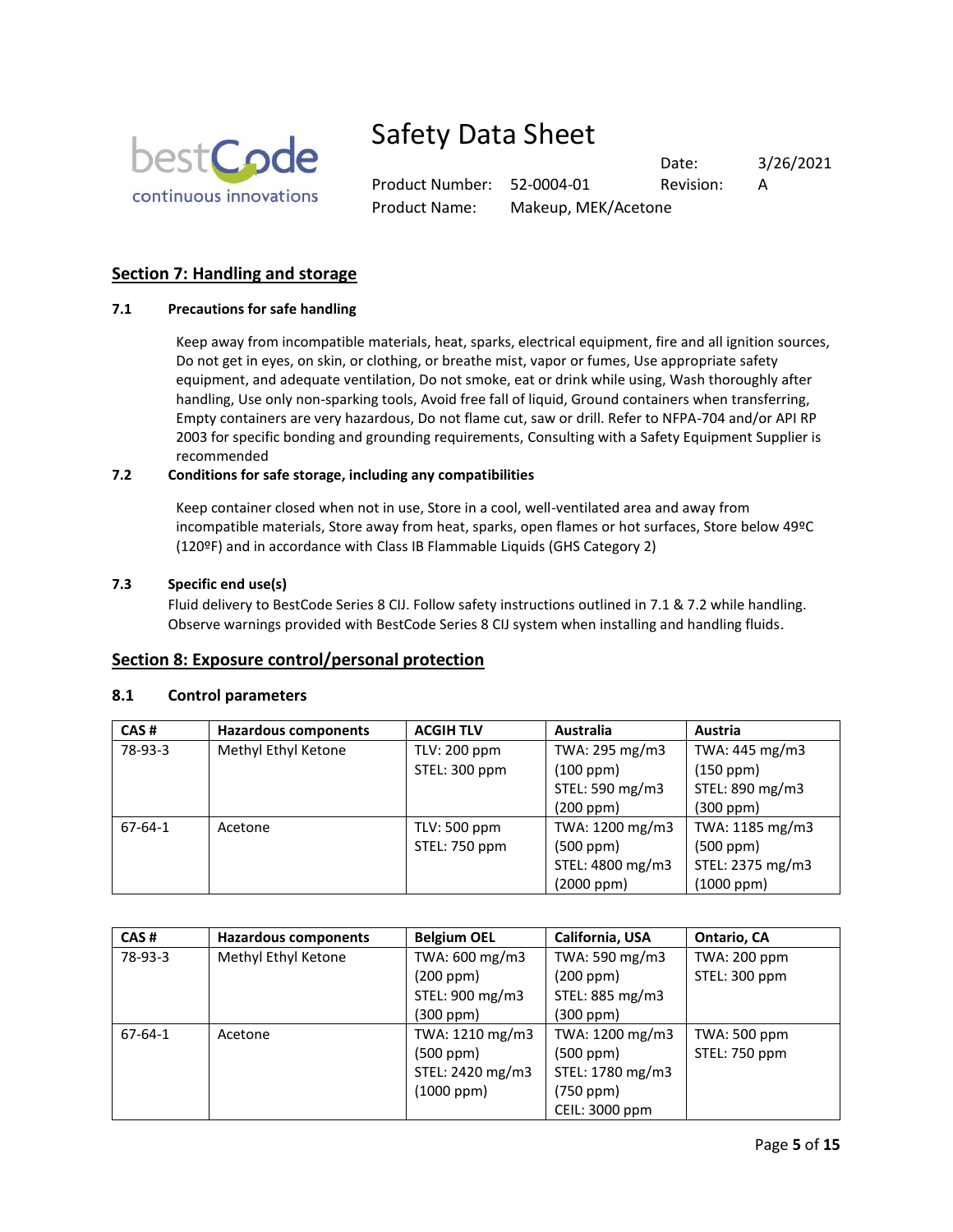

Date: 3/26/2021 Product Number: 52-0004-01 Revision: A Product Name: Makeup, MEK/Acetone

| CAS#          | <b>Hazardous components</b> | China           | Québec, CA      | <b>German AGS</b>  |
|---------------|-----------------------------|-----------------|-----------------|--------------------|
| 78-93-3       | Methyl Ethyl Ketone         | TWA: 300 mg/m3  | TWA: 150 mg/m3  | TWA: 600 mg/m3     |
|               |                             | STEL: 600 mg/m3 | (50 ppm)        | (200 ppm)          |
|               |                             | (15 min)        | STEL: 300 mg/m3 | STEL: 600 mg/m3    |
|               |                             |                 | (100 ppm)       | (200 ppm) (15 min) |
| $67 - 64 - 1$ | Acetone                     |                 |                 |                    |

| CAS#          | Hazardous components | Germany<br><b>MAK/TRK</b>                                                                          | <b>Denmark OEL</b>                                                | <b>Spain OEL</b>                                            |
|---------------|----------------------|----------------------------------------------------------------------------------------------------|-------------------------------------------------------------------|-------------------------------------------------------------|
| 78-93-3       | Methyl Ethyl Ketone  | TWA: 295 mg/m3<br>(100 ppm)<br>STEL: 600 mg/m3<br>(200 ppm) (30min)<br>(4x)                        | TWA: 145 mg/m3<br>(50 ppm)<br>STEL: 290 mg/m3<br>(100 ppm)        | TWA: 600 mg/m3<br>(200 ppm)<br>STEL: 900 mg/m3<br>(300 ppm) |
| $67 - 64 - 1$ | Acetone              | TWA: 1200 mg/m3<br>$(500$ ppm $)$<br>STEL: 4800 m3/m3<br>(15min) (4x) (2000<br>ppm<br>(15min)(4x)) | TWA: 600 mg/m3<br>$(250$ ppm $)$<br>STEL: 1200 mg/m3<br>(500 ppm) | TWA: 1210 mg/m3<br>(500 ppm)                                |

| CAS#          | <b>Hazardous components</b> | <b>Europe</b>   | <b>Finland OEL</b>        | <b>France VL</b> |
|---------------|-----------------------------|-----------------|---------------------------|------------------|
| 78-93-3       | Methyl Ethyl Ketone         | TWA: 600 mg/m3  | STEL: 300 mg/m3           | TWA: 600 mg/m3   |
|               |                             | (200 ppm)       | $(100$ ppm $)(15$ min $)$ | (200 ppm)        |
|               |                             | STEL: 900 mg/m3 |                           | STEL: 900 mg/m3  |
|               |                             | (300 ppm)       |                           | (300 ppm)        |
| $67 - 64 - 1$ | Acetone                     | TWA: 1210 mg/m3 |                           | TWA: 1210 mg/m3  |
|               |                             | (500 ppm)       |                           | (500 ppm)        |
|               |                             |                 |                           | STEL: 2420 mg/m3 |
|               |                             |                 |                           | $(1000$ ppm $)$  |

| CAS#    | <b>Hazardous components</b> | <b>Hungary OEL</b> | <b>Ireland OEL</b> | <b>Italy OEL</b> |
|---------|-----------------------------|--------------------|--------------------|------------------|
| 78-93-3 | Methyl Ethyl Ketone         | TWA: 600 mg/m3     | TWA: 600 mg/m3     | TWA: 600 mg/m3   |
|         |                             | STEL: 900 mg/m3    | (200 ppm)          | (200 ppm)        |
|         |                             |                    | STEL: 900 mg/m3    | STEL: 900 mg/m3  |
|         |                             |                    | (300 ppm) (15 min) | $(300$ ppm $)$   |
| 67-64-1 | Acetone                     | TWA: 1210 mg/m3    | TWA: 1210 mg/m3    | TWA: 1210 mg/m3  |
|         |                             | STEL: 2420 mg/m3   | (500 ppm)          | (500 ppm)        |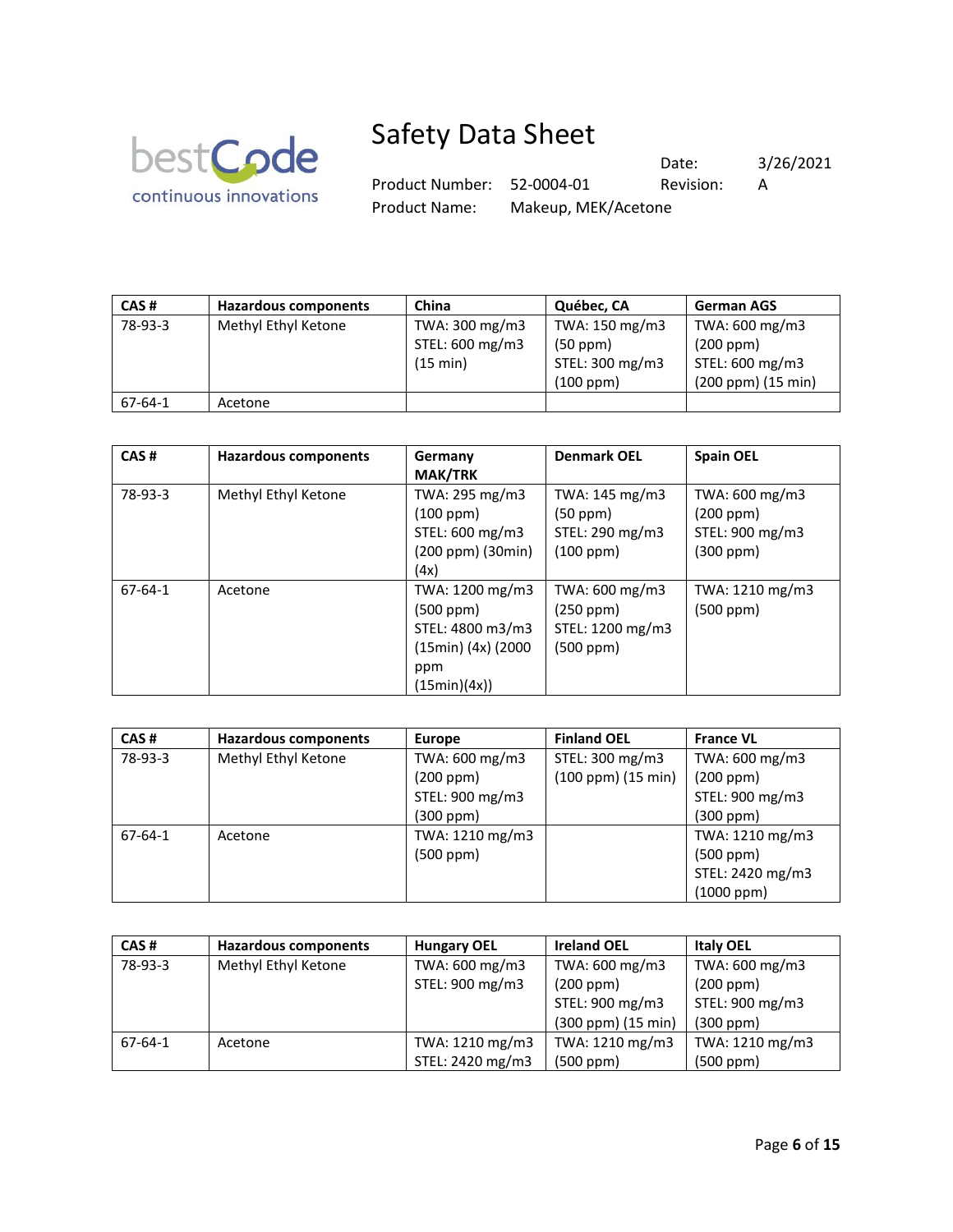

Product Number: 52-0004-01 Revision: A

Product Name: Makeup, MEK/Acetone

Date: 3/26/2021

| CAS#    | <b>Hazardous components</b> | <b>South Korea</b> | Latvia OEL         | <b>Mexico OEL</b> |
|---------|-----------------------------|--------------------|--------------------|-------------------|
| 78-93-3 | Methyl Ethyl Ketone         | TWA: 590 mg/m3     | TWA: 200 mg/m3     | TWA: 590 mg/m3    |
|         |                             | (200 ppm)          | $(67$ ppm $)$      | (200 ppm)         |
|         |                             | STEL: 885 mg/m3    | STEL: 900 mg/m3    | STEL: 885 mg/m3   |
|         |                             | $(300$ ppm $)$     | (300 ppm) (15 min) | (300 ppm)         |
| 67-64-1 | Acetone                     | TWA: 1188 mg/m3    | TWA: 1210 mg/m3    | TWA: 2400 mg/m3   |
|         |                             | (500 ppm)          | (500 ppm)          | (1000 ppm)        |
|         |                             | STEL: 1782 mg/m3   |                    | STEL: 3000 mg/m3  |
|         |                             | (750 ppm)          |                    | (1260 ppm)        |

| CAS#    | <b>Hazardous components</b> | <b>Malaysia OEL</b> | <b>NIOSH</b>  | <b>Netherlands OEL</b> |
|---------|-----------------------------|---------------------|---------------|------------------------|
| 78-93-3 | Methyl Ethyl Ketone         | TWA: 590 mg/m3      | TWA: 200 ppm  | TWA: 590 mg/m3         |
|         |                             | (200 ppm)           | STEL: 300 ppm | STEL: 900 mg/m3        |
| 67-64-1 | Acetone                     | TWA: 1187 mg/m3     | TWA: 250 ppm  | TWA: 1210 mg/m3        |
|         |                             | (500 ppm)           |               | STEL: 2420 mg/m3       |

| CAS#    | <b>Hazardous components</b> | <b>New Zealand</b> | <b>OSHA PELS</b> | Poland           |
|---------|-----------------------------|--------------------|------------------|------------------|
| 78-93-3 | Methyl Ethyl Ketone         | TWA: 445 mg/m3     | PEL: 200 ppm     | TWA: 450 mg/m3   |
|         |                             | (150 ppm)          |                  | STEL: 900 mg/m3  |
|         |                             | STEL: 890 mg/m3    |                  |                  |
|         |                             | (300 ppm)          |                  |                  |
| 67-64-1 | Acetone                     | TWA: 1185 mg/m3    | PEL: 1000 ppm    | TWA: 600 mg/m3   |
|         |                             | (500 ppm)          |                  | STEL: 1800 mg/m3 |
|         |                             | STEL: 2375 mg/m3   |                  |                  |
|         |                             | (1000 ppm)         |                  |                  |

| CAS#    | <b>Hazardous components</b> | <b>Sweden OEL</b>  | <b>Singapore</b> | <b>Britain EH40</b> |
|---------|-----------------------------|--------------------|------------------|---------------------|
| 78-93-3 | Methyl Ethyl Ketone         | TWA: 150 mg/m3     | TWA: 590 mg/m3   | TWA: 600 mg/m3      |
|         |                             | (50 ppm)           | (200 ppm)        | (200 ppm)           |
|         |                             | STEL: 300 mg/m3    | STEL: 885 mg/m3  | STEL: 899 mg/m3     |
|         |                             | (100 ppm) (15 min) | (300 ppm)        | $(300$ ppm $)$      |
| 67-64-1 | Acetone                     | TWA: 600 mg/m3     | TWA: 1780 mg/m3  | TWA: 1210 mg/m3     |
|         |                             | $(250$ ppm $)$     | $(750$ ppm $)$   | $(500$ ppm $)$      |
|         |                             | STEL: 1200 mg/m3   | STEL: 2380 mg/m3 | STEL: 3620 mg/m3    |
|         |                             | (500 ppm) (15 min) | $(1000$ ppm $)$  | $(1500$ ppm $)$     |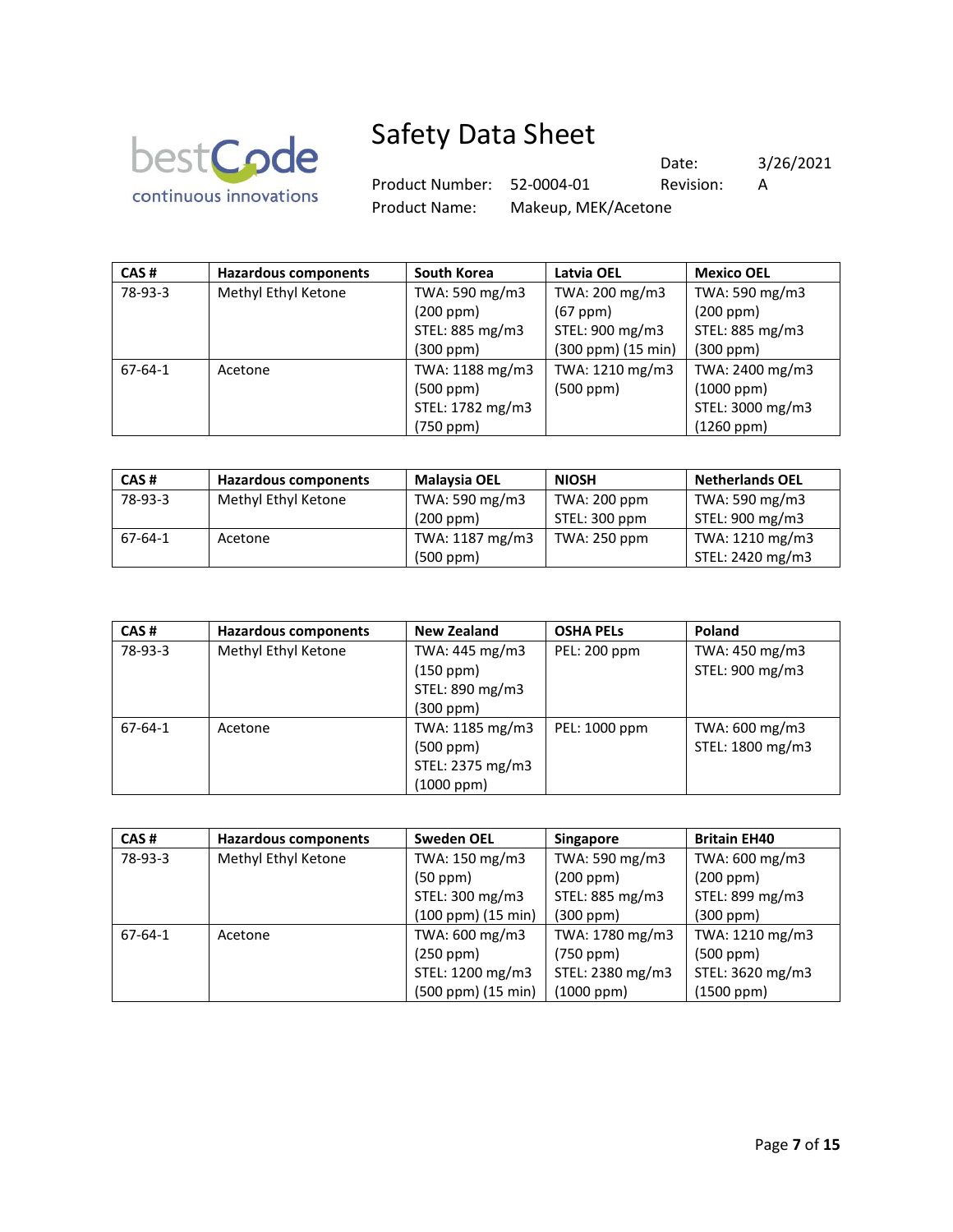

Product Number: 52-0004-01 Revision: A

Date: 3/26/2021

Product Name: Makeup, MEK/Acetone

| CAS#    | Hazardous components | <b>Switzerland OEL</b> | Japan OEL    |
|---------|----------------------|------------------------|--------------|
| 78-93-3 | Methyl Ethyl Ketone  |                        |              |
| 67-64-1 | Acetone              | TWA: 1200 mg/m3        | TWA: 750 ppm |
|         |                      | $(500$ ppm $)$         |              |
|         |                      | STEL: 2400 mg/m3       |              |
|         |                      | $(1000$ ppm $)$        |              |

### **8.2 Exposure controls:**

### **8.2.1 Appropriate engineering controls:**

Ventilate to keep vapors of this material below the lowest ppm listed above, If over Threshold Limit Value use a MSHA / NIOSH approved respirator for organic vapor, supplied air or self-contained breathing apparatus

Access to a drench shower with eye wash station is a recommended safety precaution for handling / using this type of material.

#### **8.2.2 Individual protection measures, such as personal protective equipment**

| <b>Eye/Face protection:</b>    | Wear safety glasses or goggles or face shield when handling / using this<br>material                                                                                                                                                                                                                                                                                                                                          |
|--------------------------------|-------------------------------------------------------------------------------------------------------------------------------------------------------------------------------------------------------------------------------------------------------------------------------------------------------------------------------------------------------------------------------------------------------------------------------|
| <b>Skin protection:</b>        | Wear chemical resistant impervious gloves when handling / using this<br>material. Consult with supplier for recommendations regarding glove<br>material / permeability / break through time. Wear chemical resistant<br>impervious protective clothing if exposure is likely when handling /<br>using this material. Wear chemical resistant impervious footwear if<br>exposure is likely when handling / using this material |
| <b>Respiratory protection:</b> | Wear a MSHA / NIOSH approved respirator at or above listed TLV's or if<br>irritation is experienced.                                                                                                                                                                                                                                                                                                                          |
| <b>Hygienic Practices:</b>     | DO NOT SMOKE IN WORK AREA! Promptly remove contaminated<br>clothing. Wash immediately if skin becomes contaminated. Do not eat<br>or drink in work area while using this product. Wash thoroughly at the<br>end of the workday, before eating and using the restroom.                                                                                                                                                         |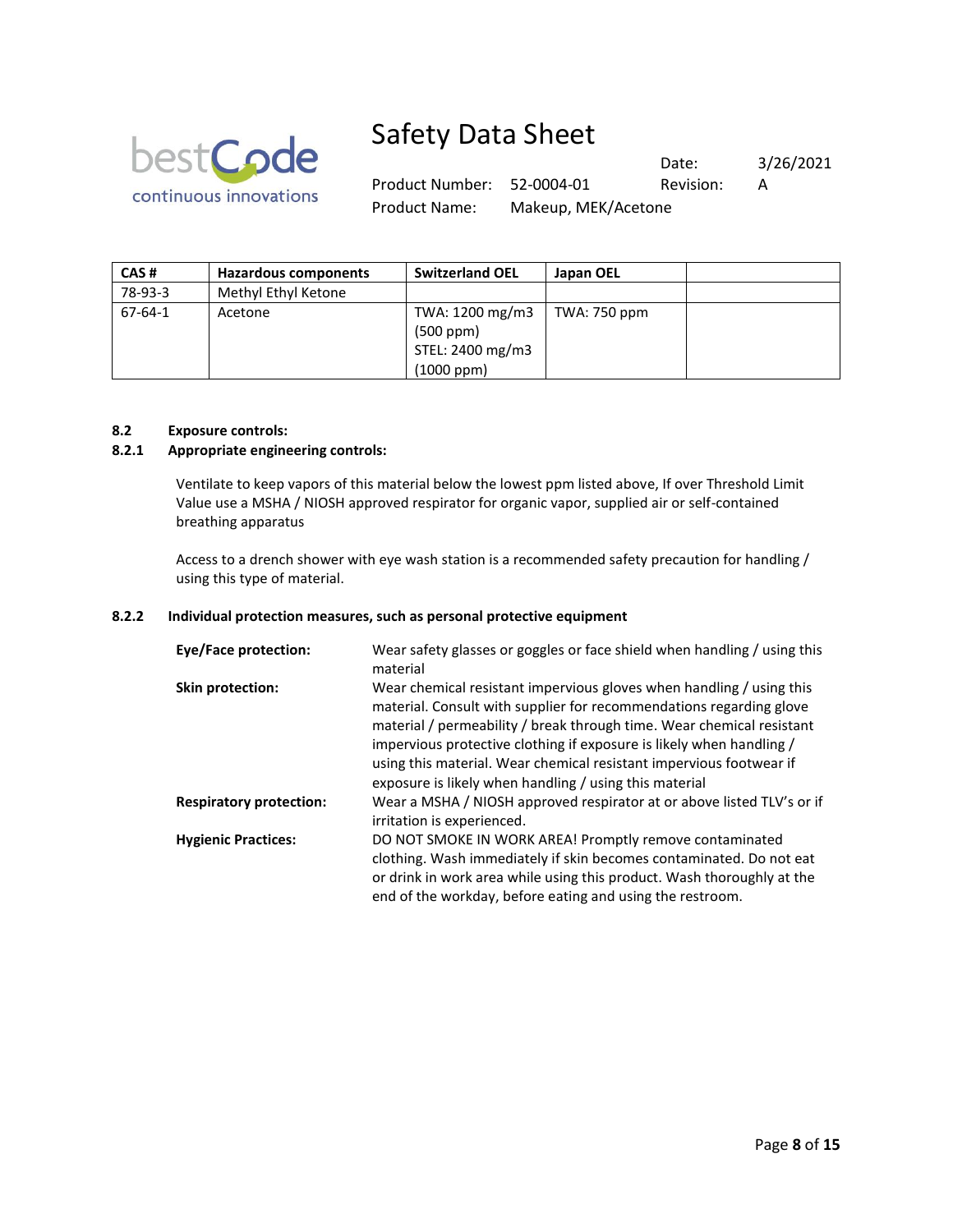

Product Number: 52-0004-01 Revision: A Product Name: Makeup, MEK/Acetone

Date: 3/26/2021

**Section 9: Physical and chemical properties**

### **9.1 Information on basic physical and chemical properties**

| Appearance:                      | Colorless Liquid (Upon aging, clear or colorless fluids may develop a slight yellow |                               |                           |  |  |
|----------------------------------|-------------------------------------------------------------------------------------|-------------------------------|---------------------------|--|--|
|                                  | tint which will not affect the product performance).                                |                               |                           |  |  |
|                                  |                                                                                     |                               |                           |  |  |
| Odor:                            | Ketone                                                                              | <b>Odor threshold:</b>        | No data available         |  |  |
| pH:                              | No data available                                                                   | <b>Melting point:</b>         | -95ºC to -87ºC            |  |  |
| <b>Boiling range:</b>            | 56ºC to 79ºC                                                                        | Flash point:                  | -7°C.                     |  |  |
| <b>Evaporation rate:</b>         | 5.8 (BuAC=1)                                                                        | <b>Upper Explosive Limit:</b> | 11.5%                     |  |  |
|                                  |                                                                                     | <b>Lower Explosive Limit:</b> | 1.8%                      |  |  |
| <b>Flammability:</b>             | No data available                                                                   | <b>Vapor Pressure:</b>        |                           |  |  |
| Vapor density:                   | > Air                                                                               | <b>Relative Density:</b>      | $0.801$ (H2O = 1 @ 20 °C) |  |  |
| Solubility(ies):                 | 27.0%                                                                               | <b>Partition coefficient</b>  | No data available         |  |  |
|                                  |                                                                                     | n-octanol/water:              |                           |  |  |
| Auto-ignition                    | 465ºC                                                                               | Decomposition                 | No data available         |  |  |
| temperature:                     |                                                                                     | temperature:                  |                           |  |  |
| <b>Viscosity:</b>                | $^{\sim}$ 0.43 cP                                                                   |                               |                           |  |  |
| <b>Explosive properties:</b>     | 100.00% by volume.                                                                  |                               |                           |  |  |
| <b>Oxidizing properties:</b>     | No data available                                                                   |                               |                           |  |  |
| <b>Percent Volatile:</b>         | 100.00% by volume.                                                                  |                               |                           |  |  |
| 9.2<br><b>Other information:</b> |                                                                                     |                               |                           |  |  |

| Miscibility: | available<br>NΟ<br>udld<br>. | VOC.<br>$  -$ | 75%<br>____ |
|--------------|------------------------------|---------------|-------------|
|--------------|------------------------------|---------------|-------------|

## **Section 10: Stability and reactivity**

#### **10.1 Reactivity**

No data available.

**10.2 Chemical stability**

Stable under normal ambient and anticipated conditions of use

### **10.3 Possibility of hazardous reactions**

Will not occur

**10.4 Conditions to avoid:** 

Heat sources, sparks, flame or static discharge and incompatible materials

### **10.5 Incompatible materials:**

Incompatible with, activated carbon, bases, phosphorous oxychloride, reducing agents, strong oxidizers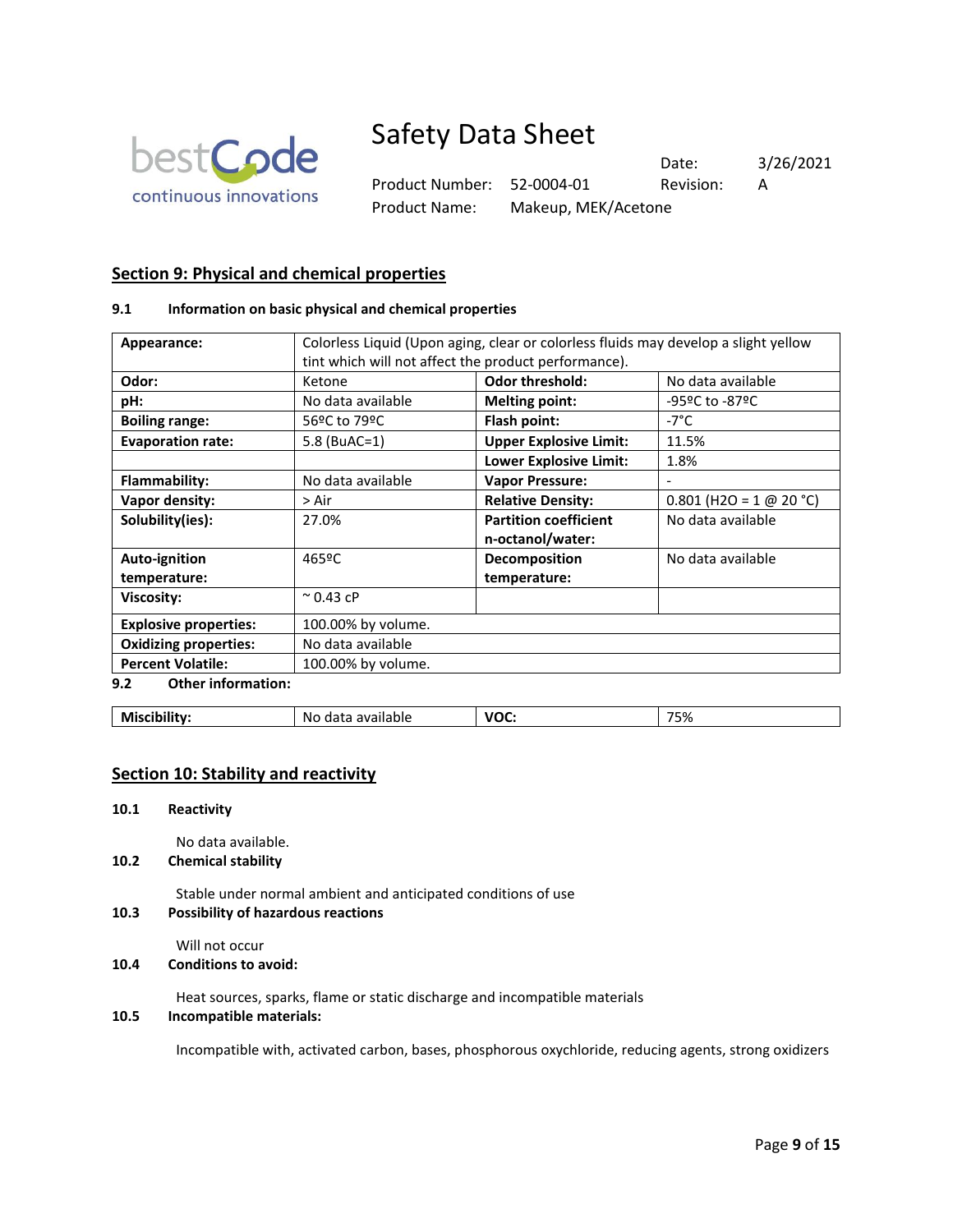

Product Name: Makeup, MEK/Acetone

Product Number: 52-0004-01 Revision: A

Date: 3/26/2021

**10.6 Hazardous decomposition products**

Burning or thermal decomposition can produce, carbon oxides

# **Section 11: Toxicological information**

## **11.1 Information on Toxicological effects**

| <b>Acute toxicity:</b>        | Oral: 2,924 mg/kg Dermal: > 5,000 mg/kg Inhaled: > 20 mg/l                                                                      |
|-------------------------------|---------------------------------------------------------------------------------------------------------------------------------|
|                               | Acetone                                                                                                                         |
|                               | LD50 Oral Rat 5,800 mg/kg (>2000 mg/kg)                                                                                         |
|                               | LD50 Inhaled Rat 100.2 mg/l 4 Hours (Vapor) (>20 mg/l)                                                                          |
|                               | LD50 Dermal Guinea pig 7,426 mg/kg (>2000 mg/kg)                                                                                |
|                               | Methyl Ethyl Ketone                                                                                                             |
|                               | LD50 Oral Rat 2,193 mg/kg (>2000 mg/kg)                                                                                         |
|                               | LD50 Inhalled Rat > 50 mg/l 4 Hours (Vapor) (>20 mg/l)                                                                          |
|                               | LD50 Dermal Rabbit 6,480 mg/kg (>2000 mg/kg)                                                                                    |
| <b>Skin</b>                   | Acute: May cause mild skin irritation                                                                                           |
| corrosion/irritation:         | Chronic: Causes mild skin irritation, defatting of the skin which may lead to<br>dermatitis                                     |
| Serious eye                   | Acute: Can cause serious eye irritation                                                                                         |
| damage/irritation:            | Chronic: Causes serious eye irritation                                                                                          |
| <b>Respiratory or skin</b>    | Acute: May cause drowsiness or dizziness                                                                                        |
| sensitization:                | Chronic: May cause drowsiness or dizziness, Symptoms may include,                                                               |
|                               | headache, dizziness or drowsiness, central nervous system depression                                                            |
| Ingestion:                    | Acute: May be harmful if swallowed, Ingestion may affect, liver, kidneys,                                                       |
|                               | central nervous system, Symptoms may include, headache, nausea, vomiting,<br>abdominal pain, central nervous system depression. |
|                               | Chronic: Can be harmful if swallowed, May cause lung damage if swallowed                                                        |
|                               | enters airways, Ingestion may affect, liver, kidneys, central nervous system,                                                   |
|                               | Symptoms may include, gastrointestinal irritation, inebriation, nausea,                                                         |
|                               | vomiting, abdominal pain, central nervous system depression                                                                     |
| Germ cell                     | Mutagenic effects have occurred in experimental animals.                                                                        |
| mutagenicity:                 |                                                                                                                                 |
| Carcinogenicity:              | No data available                                                                                                               |
| <b>Reproductive toxicity:</b> | No data available                                                                                                               |
| <b>STOT-single exposure:</b>  | No data available                                                                                                               |
| <b>STOT-repeated</b>          | No data available                                                                                                               |
| exposure:                     |                                                                                                                                 |
| <b>Aspiration hazard</b>      | No data available                                                                                                               |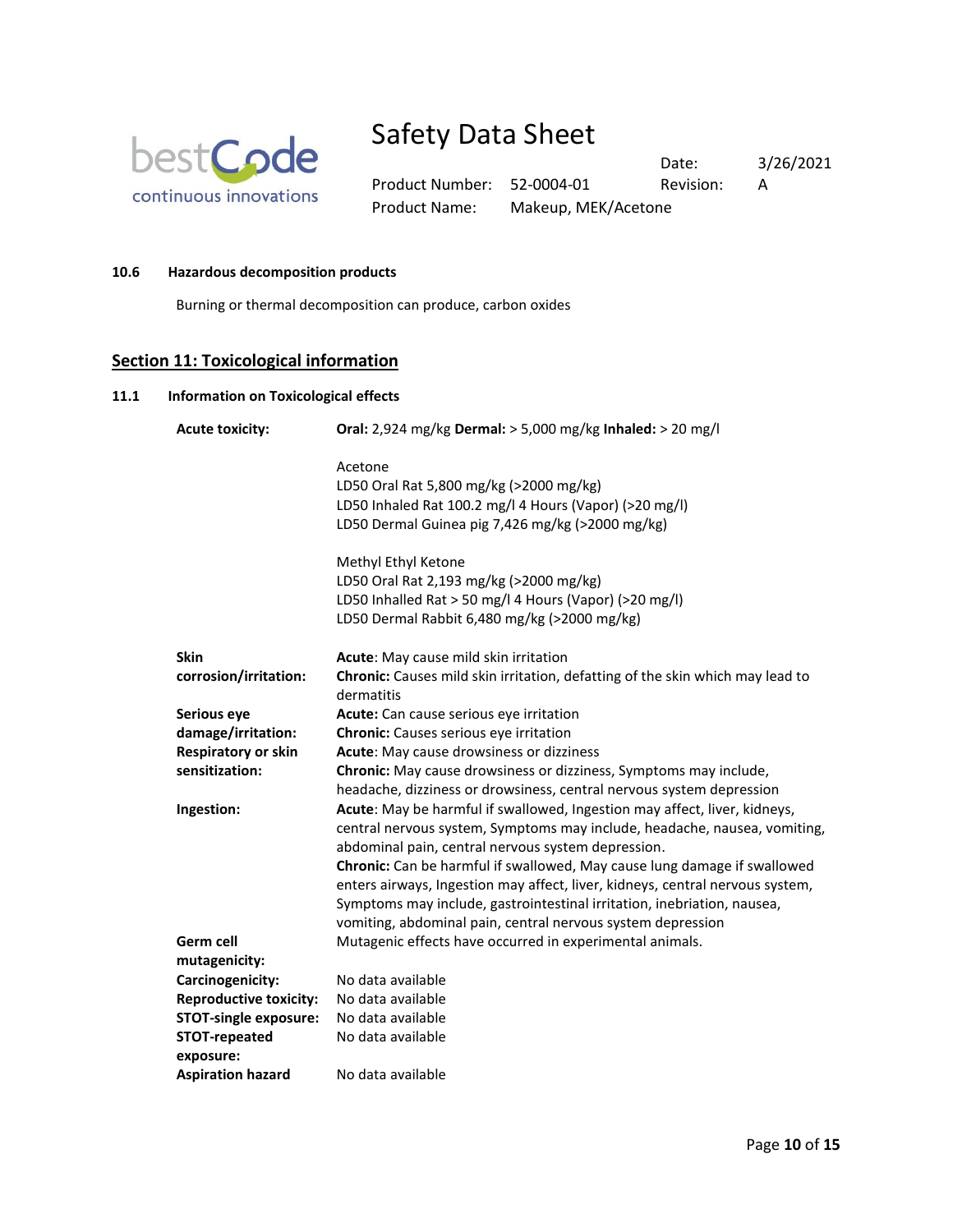

Date: 3/26/2021 Product Number: 52-0004-01 Revision: A Product Name: Makeup, MEK/Acetone

#### **11.1.1 Hazard Class information:**

No data available

**11.1.2 Mixture toxicity:** 

No data available

## **11.1.3 Critical studies:**

No data available

**11.1.4 Non-compliance hazard class:** 

No data available

**11.1.5 Information on likely routes of exposure:** 

Eyes, Skin, Ingestion, Inhalation.

**Target Organs:** Central Nervous System

#### **11.1.6 Symptoms related to the physical, chemical and toxicological characteristics:**

No data available

**11.1.7 Delayed and immediate effects as well as chronic effects from short and long-term exposure:** 

No data available **11.1.8 Interactive effects:** 

No data available

**11.1.9 Absence of specific data:** 

No data available

#### **11.1.10 Mixtures:**

No data available

### **11.1.11 Mixture vs Substance information:**

No data available

### **11.1.12 Other information:**

Preexisting, central nervous system, disorders may be aggravated by exposure to this product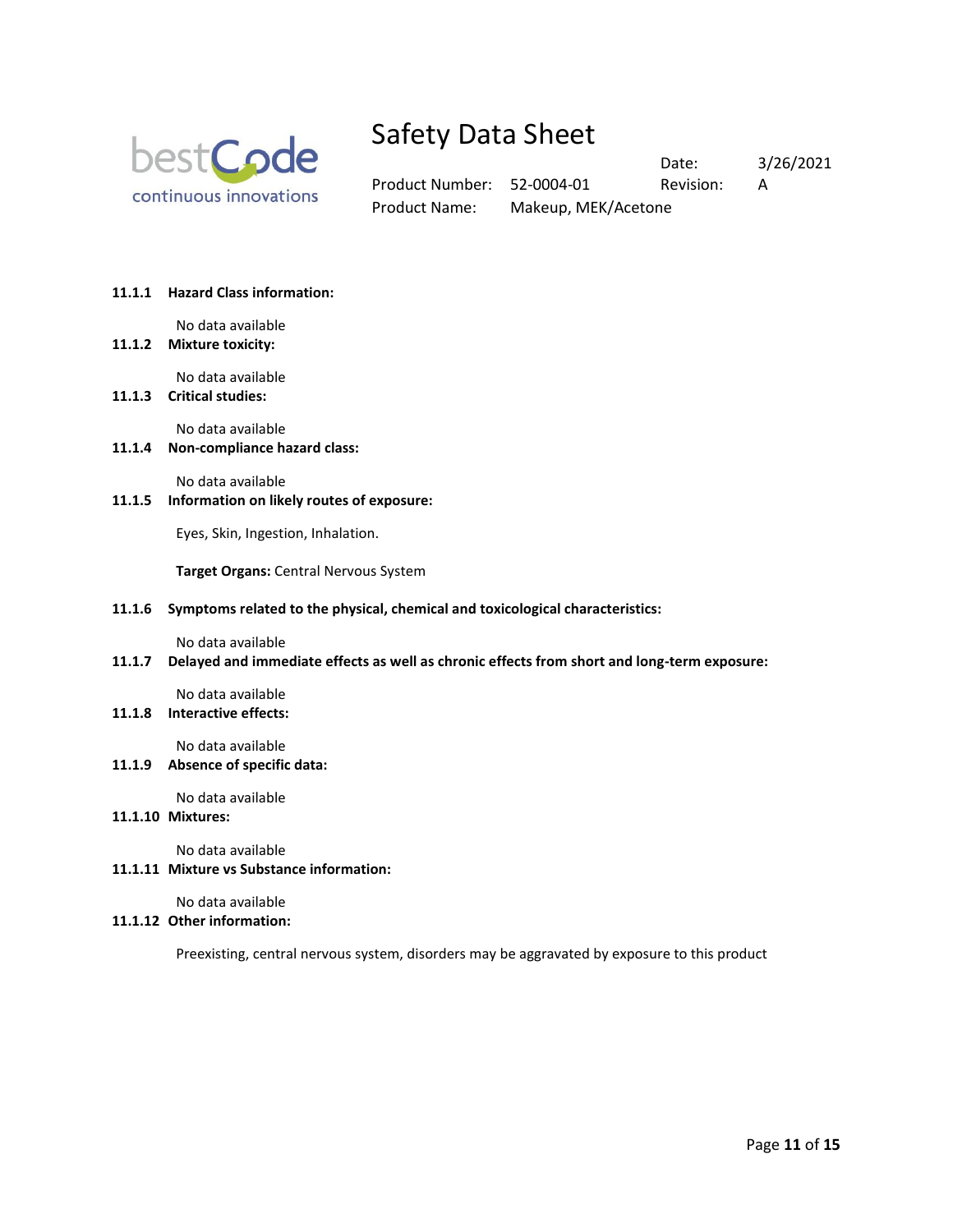

Product Number: 52-0004-01 Revision: A Product Name: Makeup, MEK/Acetone

Date: 3/26/2021

# **Section 12: Ecological information**

#### **12.1 Toxicity:**

### Acetone

LC50 Mosquito Fish (Gambusia affinis) 13,000 mg/l 48 Hours 4 (>100 mg/l) EC50 Water Flea (Daphnia magna) 8,800 mg/l 48 Hours 4 (>100 mg/l) LC50 Rainbow Trout (Oncorhynchus mykiss) 5,540 mg/l 96 Hours 4 (>100 mg/l)

Methyl Ethyl Ketone

LD50 Fathead Minnow (Pimephales promelas) 2,993 mg/l 96 Hours 4 (>100 mg/l) EC50 Green Algae (Pseudokirchneriella s.) 1,240 mg/l 72 Hours 4 (>100 mg/l) EC50 Water Flea (Daphnia magna) 308 mg/l 48 Hours 4 (>100 mg/l)

#### **12.2 Persistence and degradability:**

his product is readily biodegradable according to the OECD definition

#### **12.3 Bioaccumulative potential:**

There is no evidence to suggest bioaccumulation will occur

### **12.4 Mobility in soil:**

This material is a partially mobile liquid

#### **12.5 Results of PBT and vPvB assessment:**

No data available

#### **12.6 Other adverse effects:**

May be harmful to aquatic life

### **Section 13: Disposal considerations**

#### **13.1 Waste treatment methods:**

Chemical waste generators must determine whether a discarded chemical is classified as a hazardous waste. US EPA guidelines for the classification determination are listed in 40 CFR Parts 261. Additionally, waste generators must consult state and local hazardous waste regulations to ensure complete and accurate classification. RCRA P-Series: None listed. RCRA U-Series: CAS# 67-64-1: waste number U002 (Ignitable waste).: waste number U154. CAS# 78-93-3: waste number U159 (Ignitable waste, Toxic waste).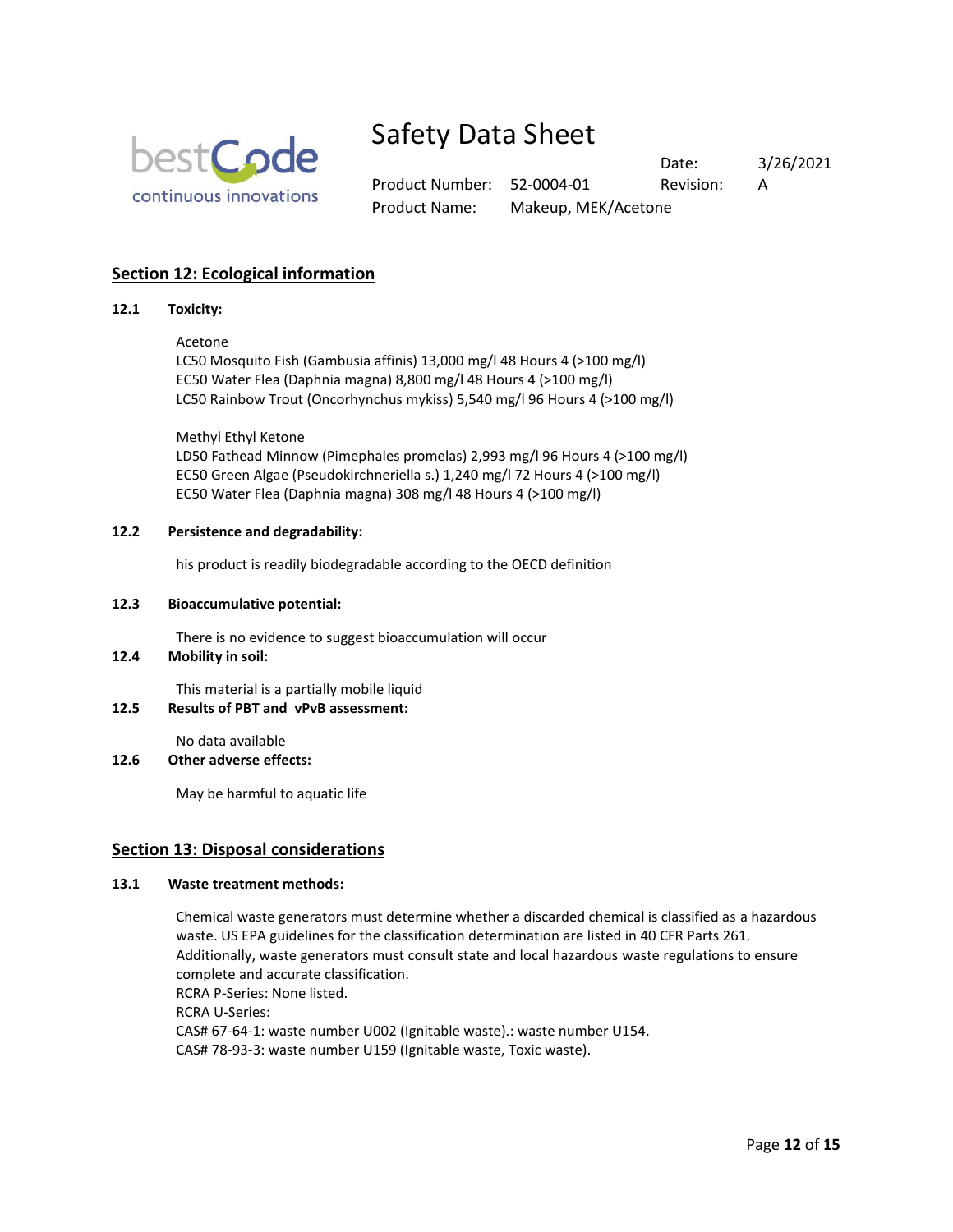

Date: 3/26/2021 Product Number: 52-0004-01 Revision: A Product Name: Makeup, MEK/Acetone

## **Section 14: Transport information**

| 14.1 | <b>UN</b> number:                                                   | 1210                                                       |
|------|---------------------------------------------------------------------|------------------------------------------------------------|
| 14.2 | Proper shipping name:                                               |                                                            |
|      | <b>US DOT:</b>                                                      | <b>Printing Ink Related Material</b>                       |
|      | <b>Canadian TDG:</b>                                                | Printing ink, [flammable or] Printing ink related material |
|      |                                                                     | [(including printing ink thinning or reducing compound),   |
|      |                                                                     | flammable]                                                 |
|      | <b>European ADR/RID:</b>                                            | Printing ink, [flammable or] Printing ink related material |
|      |                                                                     | [(including printing ink thinning or reducing compound),   |
|      |                                                                     | flammable]                                                 |
|      | IMDG/IMO:                                                           | Printing ink, [flammable or] Printing ink related material |
|      |                                                                     | [(including printing ink thinning or reducing compound),   |
|      |                                                                     | flammable]                                                 |
|      | ICAO/IATA:                                                          | Printing ink, [flammable or] Printing ink related material |
|      |                                                                     | [(including printing ink thinning or reducing compound),   |
|      |                                                                     | flammable]                                                 |
|      |                                                                     |                                                            |
| 14.3 | Transport hazard class(es) :                                        | 3 - FLAMMABLE LIQUID                                       |
| 14.4 | <b>Packing group:</b>                                               | $\mathbf{H}$                                               |
| 14.5 | <b>Environmental hazards:</b>                                       | N/A                                                        |
| 14.6 | <b>Special precautions for user:</b>                                | N/A                                                        |
| 14.7 | Transport in bulk according to Annex II of Marpol and the IBC Code: |                                                            |
|      | N/A                                                                 |                                                            |

### **Section 15: Regulatory information**

**15.1 Safety, health and environmental regulations/legislation specific for the substance or mixture:**

| <b>EPA SARA (Superfund Amendments and Reauthorization Act of 1986) Lists</b> |                             |              |                   |              |  |
|------------------------------------------------------------------------------|-----------------------------|--------------|-------------------|--------------|--|
| CAS#                                                                         | <b>Hazardous components</b> | S. 302 (EHS) | S. 304 RQ         | S. 313 (TRI) |  |
| 78-93-3                                                                      | Methyl Ethyl Ketone         | No           | <b>Yes 5000LB</b> | No           |  |
| 67-64-1                                                                      | Acetone                     | No           | <b>Yes 5000LB</b> | No           |  |

| CAS#    | Hazardous components | <b>Canadian NPRI</b> | Canadian<br>Toxic | <b>Canadian DSL</b> |
|---------|----------------------|----------------------|-------------------|---------------------|
| 78-93-3 | Methyl Ethyl Ketone  | Yes                  | No                | Yes                 |
| 67-64-1 | Acetone              | No                   | No                | Yes                 |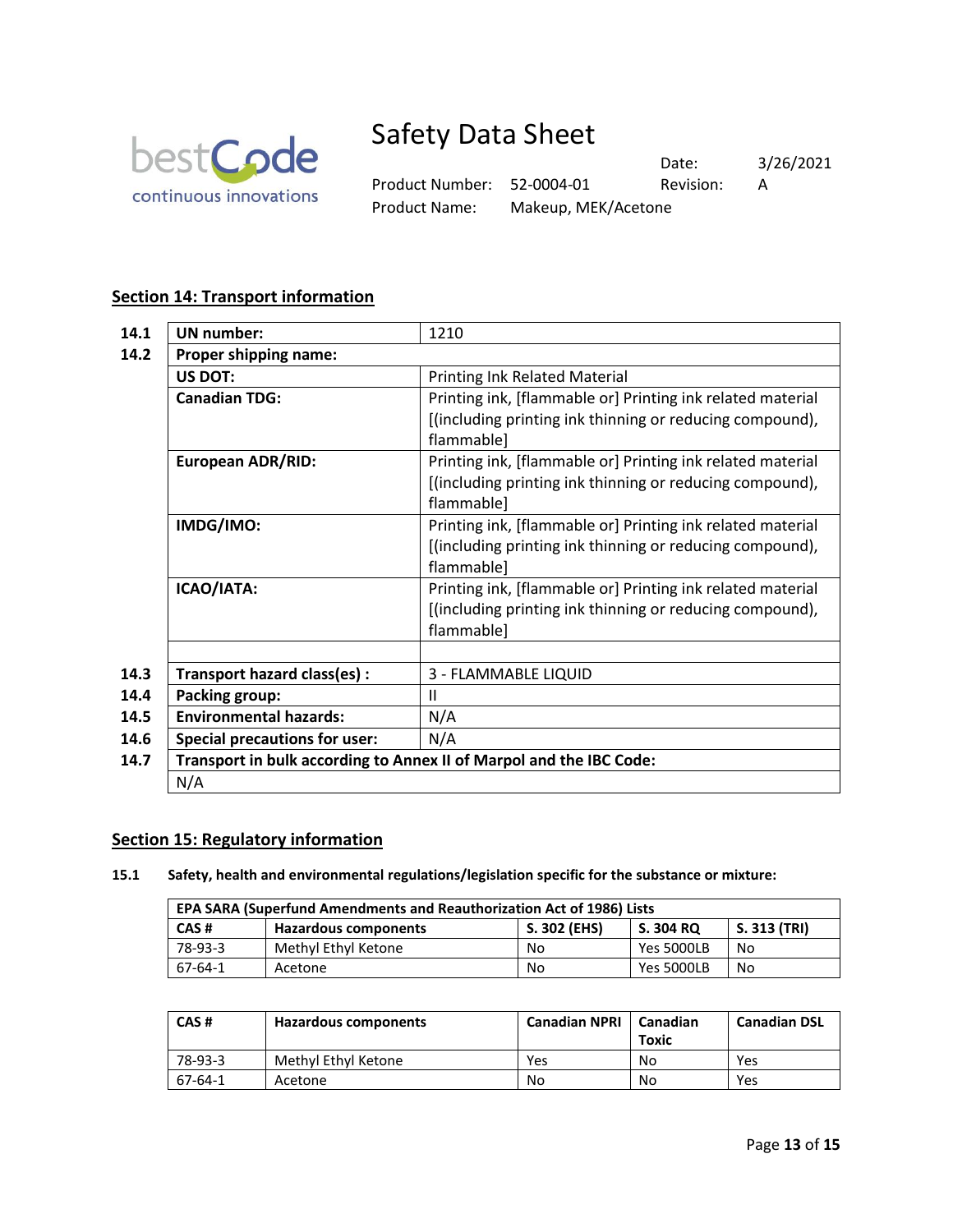

Date: 3/26/2021 Product Number: 52-0004-01 Revision: A Product Name: Makeup, MEK/Acetone

| l CAS # | Hazardous components | <b>CAA HAP. ODC</b> | l CWA NPDES | <b>TSCA</b> |
|---------|----------------------|---------------------|-------------|-------------|
| 78-93-3 | Methyl Ethyl Ketone  | No                  | No          | Yes - Inv   |
| 67-64-1 | Acetone              | No                  | No          | Yes - Inv   |

| CAS#    | <b>Hazardous components</b> | CA Prop 65 | <b>Mexico</b><br><b>INSQ</b> | <b>Australia ICS</b> |
|---------|-----------------------------|------------|------------------------------|----------------------|
| 78-93-3 | Methyl Ethyl Ketone         | No         | Yes - 1193                   | Listed               |
| 67-64-1 | Acetone                     | No         | Listed                       | Listed               |

| CAS#    | Hazardous components | <b>New Zealand</b><br><b>IOC</b> | <b>China IECSC</b> | <b>Japan ENCS</b> |
|---------|----------------------|----------------------------------|--------------------|-------------------|
| 78-93-3 | Methyl Ethyl Ketone  | Listed                           | Listed             | Yes - 2-542       |
| 67-64-1 | Acetone              | Listed                           | Listed             | Yes - 2-542       |

| CAS#    | Hazardous components | Japan ISHL | Korea ECL    | <b>Philippines</b> |
|---------|----------------------|------------|--------------|--------------------|
| 78-93-3 | Methyl Ethyl Ketone  | Listed     | Yes KE-24094 | Listed             |
| 67-64-1 | Acetone              | No         | Yes KE-29367 | Listed             |

| CAS#    | Hazardous components | <b>Taiwan TCSCA</b> | <b>Singapore</b><br><b>HSL</b> | <b>Israel HSL:</b> |
|---------|----------------------|---------------------|--------------------------------|--------------------|
| 78-93-3 | Methyl Ethyl Ketone  | Listed              | No                             | No                 |
| 67-64-1 | Acetone              | Listed              | No                             | No                 |

| CAS#    | Hazardous components | Germany<br><b>WHCS</b> | Switzerland<br><b>Giftliste 1</b> | Switzerland<br><b>INNS</b> |
|---------|----------------------|------------------------|-----------------------------------|----------------------------|
| 78-93-3 | Methyl Ethyl Ketone  | $Yes - 150$            | Yes G-2429                        | No                         |
| 67-64-1 | Acetone              | Yes – 150              | Yes G-2429                        | No                         |

| CAS#    | Hazardous components | <b>REACH</b>     | Kvoto GHG | Rotterdam |
|---------|----------------------|------------------|-----------|-----------|
| 78-93-3 | Methyl Ethyl Ketone  | $Yes - (R), (P)$ | No        | No.       |
| 67-64-1 | Acetone              | Yes - (R), (P)   | No        | No        |

| CAS#    | Hazardous components | Stockholm |  |
|---------|----------------------|-----------|--|
| 78-93-3 | Methyl Ethyl Ketone  | No        |  |
| 67-64-1 | Acetone              | No        |  |